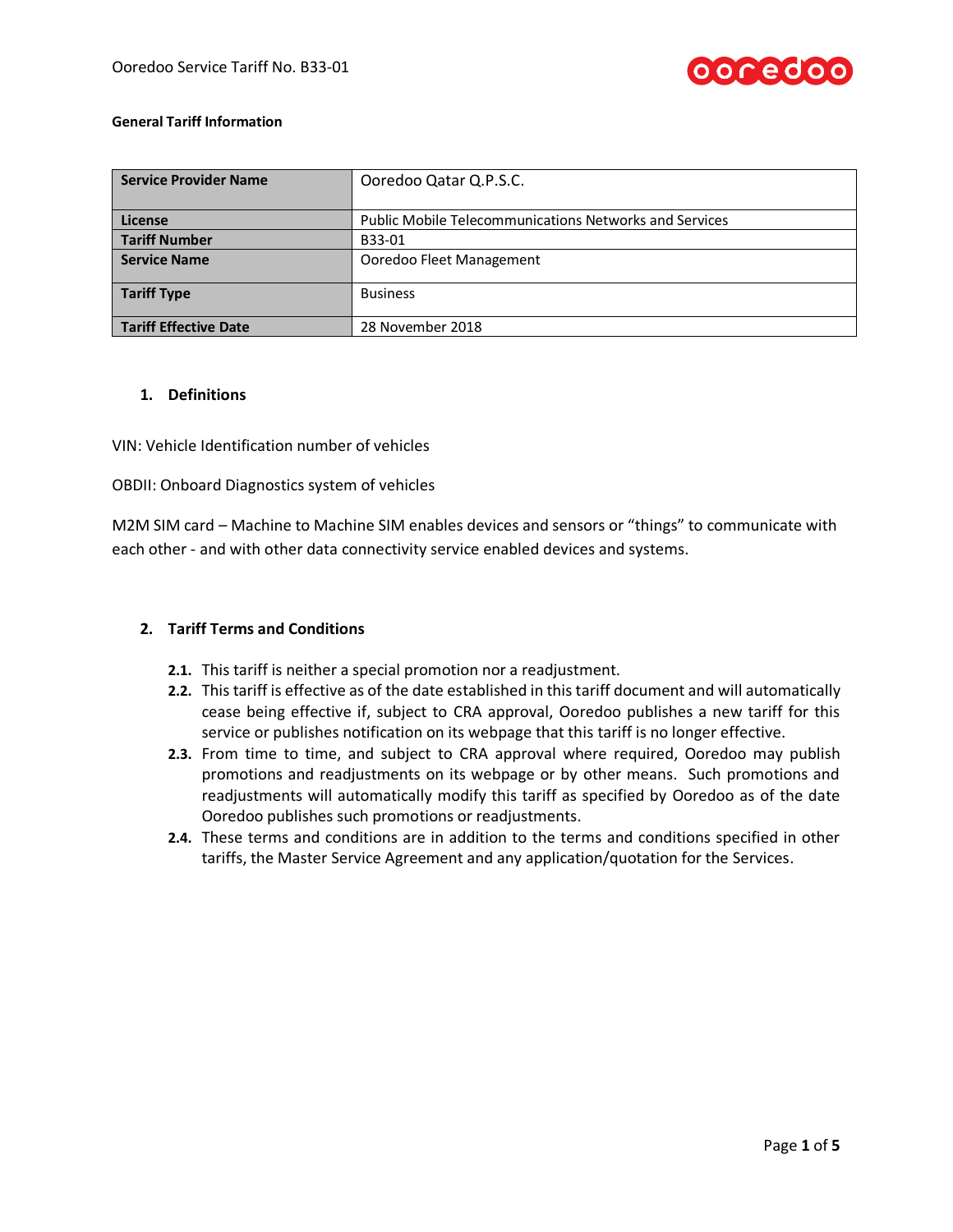

### **3. Service Description**

### **3.1. Service scope:**

**Service scope:** Ooredoo Fleet Management (the "Service") is a web based service to manage fleet of vehicles while optimizing related resources. Ooredoo will provide the service as a complete solution including all components, installation, commissioning and support services.

The Service consists of the following components:

- Hardware device, harness and accessories (optional) for in-vehicle installation
- Web based software service with User portal and Mobile App
- Installation service of the hardware device into the vehicle
- Mobile M2M Connectivity for communication with the devices
- Support service
- Introduction training

## **3.2. Description of services and components:**

**Hardware Device:** The hardware device is installed in the vehicle to the on-board OBDII system. It captures vehicle data and communicates via GSM cellular network with the central application. The hardware device has external interfaces, which allow the connection of optional external hardware extensions. Hardware extensions are available from Ooredoo.

**Hardware warranty** for purchased devices is provided for a 12 months period after purchase for BASE and PRO subscription plans. For the PROPLUS subscription plan, the hardware warranty is provided as long as the subscription plan is active for the device.

**Web based software:** The Service application provided can be accessed through a web browser and the Mobile App. The application collects data and provides a management portal for the user with features covering vehicle tracking, maps, routes, reporting and alerting, driver scoring, vehicle and engine data, depending on the subscription plan.

**Mobile Connectivity:** The mobile connectivity of the device is included and provides the communication to the device in the vehicle. For that purpose the device includes a pre-installed mobile M2MSIM card.

**Installation service:** The installation of hardware to the customer's vehicle will be done based on an installation plan. The installation is done at a location of choice of Ooredoo.

**Training:** One initial training about the user portal is provided as part of the delivery of the Service. The training may be held at location of choice of Ooredoo or through web conference.

**Customer Support:** The support for the Service to the customer is provided through the Ooredoo business hotline 8008000 or emai[l 8008000@Ooredoo.qa.](mailto:8008000@Ooredoo.qa)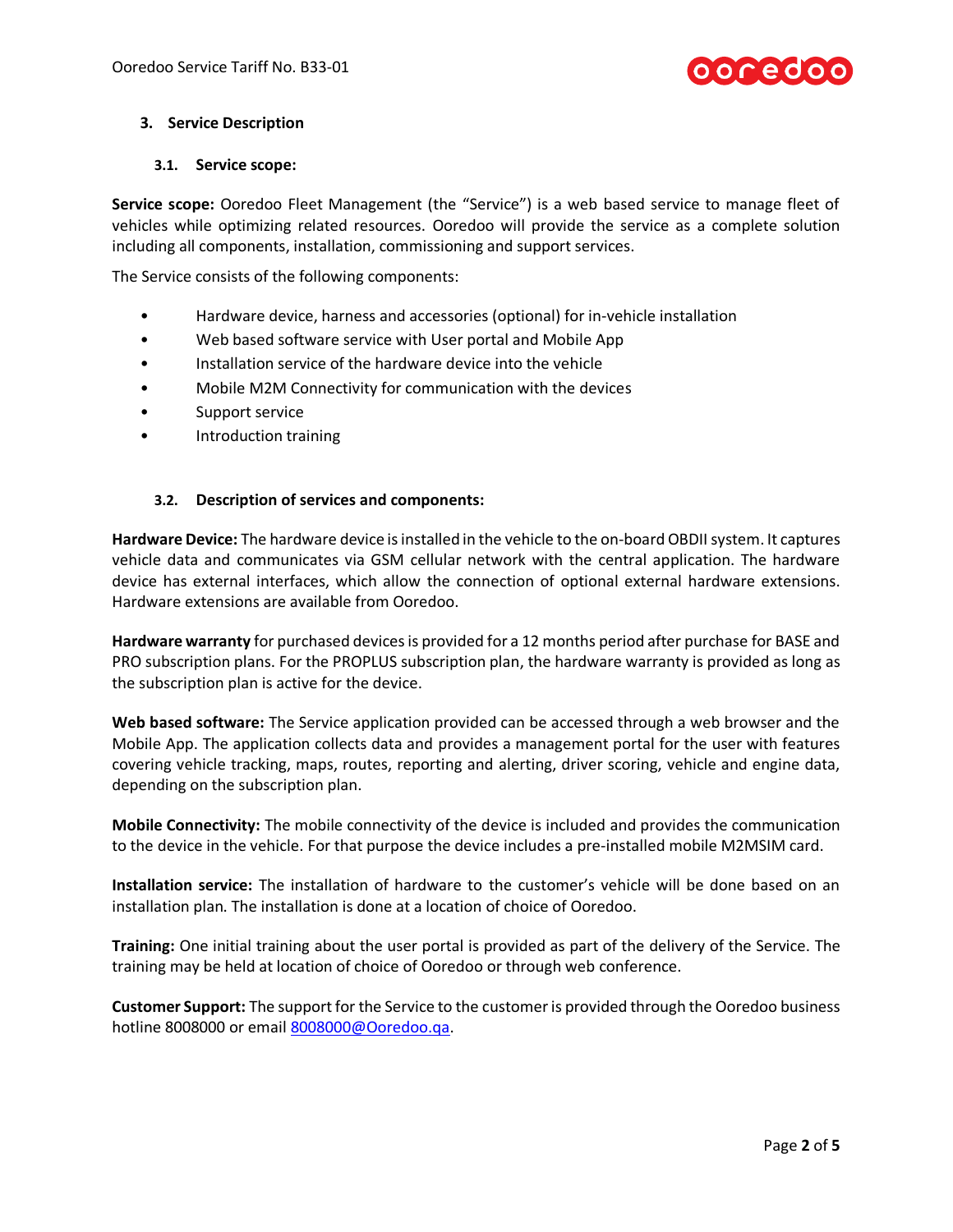

# **3.3. Ordering of the Service:**

**Ordering of the Service:** The Service is ordered through an Order Form, which is submitted to the Ooredoo account team.

# **4. Service Features and Charging Rates**

| Product subscription plan                                               | <b>BASE</b>                                                                                                                                              | <b>PRO</b>                                                                                                                                                          | <b>PROPLUS</b>                                                                                                                                                            |  |
|-------------------------------------------------------------------------|----------------------------------------------------------------------------------------------------------------------------------------------------------|---------------------------------------------------------------------------------------------------------------------------------------------------------------------|---------------------------------------------------------------------------------------------------------------------------------------------------------------------------|--|
| Web based platform - User<br>portal, Mobile App                         | included                                                                                                                                                 | Included                                                                                                                                                            | included                                                                                                                                                                  |  |
| Features - Base /<br><b>Additional</b>                                  | • Fleet base package<br>incl. routes,<br>tracking, mapping,<br>reporting<br>· Dashboard, rich data<br>(instruments, drive<br>motion), base<br>extensions | • Advanced Fleet<br>optimization (engine<br>status & faults, fuel<br>control)<br>• Advanced Driver<br>coaching (harsh<br>braking/acceleration, seat<br>belt, rules) | • Active Live Tracking -<br>Geo location with<br>higher precision &<br>frequency<br>• Advanced extensions<br>(USB, BT, CAN),<br>integrates further<br>peripherals/devices |  |
| Software service per device<br>/ vehicle                                | included                                                                                                                                                 | Included                                                                                                                                                            | included                                                                                                                                                                  |  |
| <b>Mobile connectivity service</b><br>per device / vehicle              | included                                                                                                                                                 | Included                                                                                                                                                            | included                                                                                                                                                                  |  |
| Monthly subscription fee /<br>device (QAR)                              | <b>QAR 85</b>                                                                                                                                            | <b>QAR 121</b>                                                                                                                                                      | <b>QAR 148</b>                                                                                                                                                            |  |
| Activation fee per device -<br>one off charge (QAR)                     | <b>QAR 85</b>                                                                                                                                            | <b>QAR 121</b>                                                                                                                                                      | <b>QAR 148</b>                                                                                                                                                            |  |
| <b>GPS equipment including</b><br>accessories - one off charge<br>(QAR) | <b>QAR 634</b>                                                                                                                                           |                                                                                                                                                                     |                                                                                                                                                                           |  |
| <b>Device installation per</b><br>vehicle - one off charge<br>(QAR)     | <b>QAR 298</b>                                                                                                                                           |                                                                                                                                                                     |                                                                                                                                                                           |  |
| <b>Support / Hardware</b><br>warranty                                   | Included / 12 month<br>warranty                                                                                                                          | Included / 12 month<br>warranty                                                                                                                                     | Included / Lifetime<br>warranty during<br>subscription                                                                                                                    |  |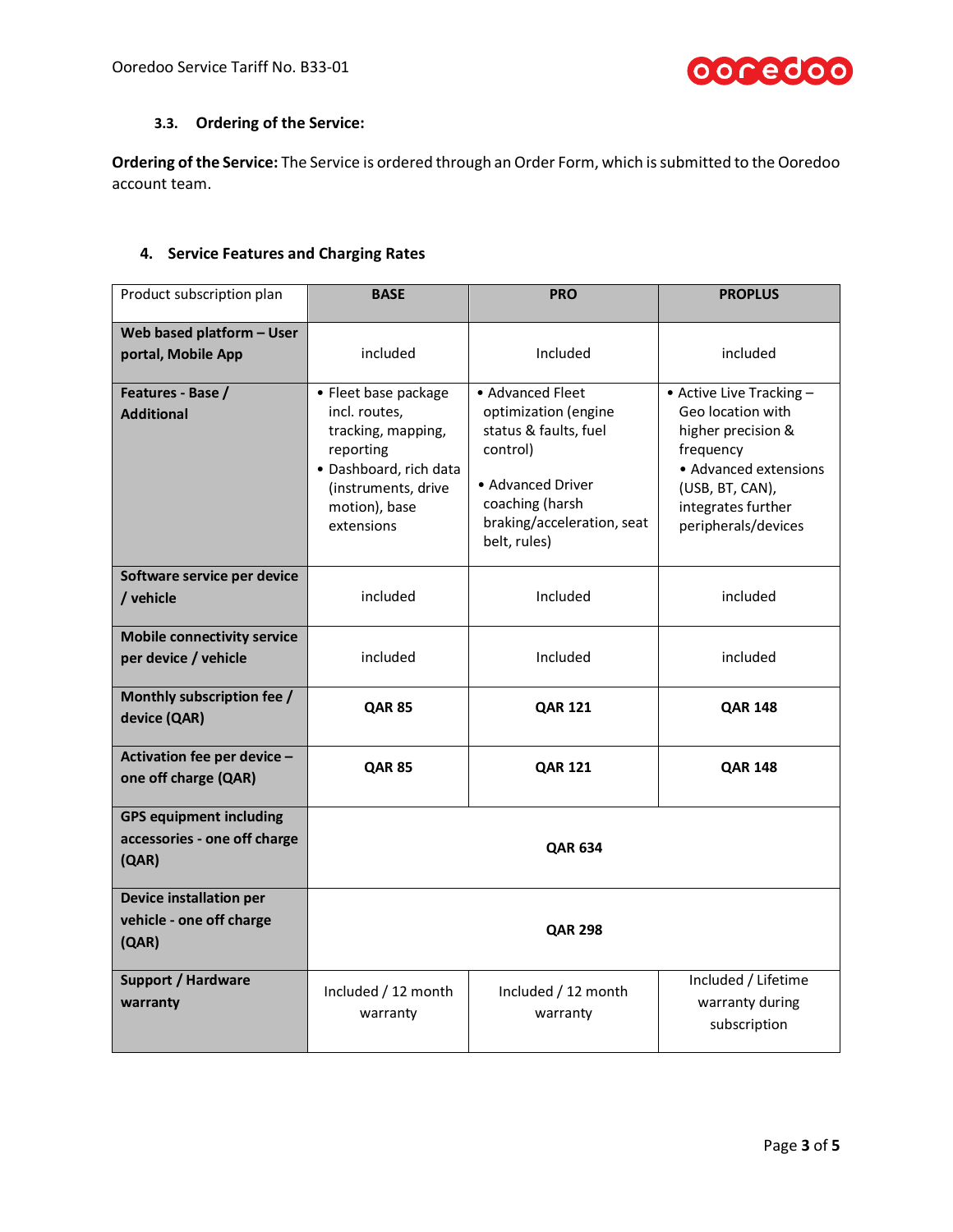

### **5. Service Provider obligations and limitations**

**Vehicle installation and service:** Ooredoo does not provide any guarantees that the Customer's vehicles are fit for the installation of the Service or guarantee that third party warranties will be preserved where the Service is installed. Ooredoo also does not guarantee any installation timelines. Ooredoo provides support for this service via Ooredoo business hotline 8008000 or emai[l 8008000@Ooredoo.qa.](mailto:8008000@Ooredoo.qa) In addition to this support there are no other SLA's.

### **6. Subscriber obligations**

### **6.1. Installation and Vehicles:**

**Vehicle type:** For verification of the vehicle type and check of potential restrictions or required additional accessories, the customer shall provide Ooredoo details of vehicles (VIN) beforehand. The Service is provided for vehicles in their original state.

**Installation:** The customer has to make the vehicles available and readied at a physical location of the choice of Ooredoo according to the installation plan for Ooredoo to install the Hardware or other Service components, do readiness test and commission the service.

## **6.2. Use of the Service:**

**Use of the service:** Customer shall be responsible for keeping secret the web access username and password assigned to it at all times at its own risk and customer shall also be responsible and liable for safekeeping of all the Service components installed in its vehicle(s) against all loss and damage. Customer shall expeditiously report to Ooredoo in case its username or password is compromised and shall report directly to the police and keep Ooredoo informed of any stolen vehicle and/or stolen, damaged or vandalized Service components whether the same occurs inside or outside of Qatar. In all such cases, Ooredoo shall have the right, but shall not be obligated, to suspend the whole Service or Service to the affected vehicle(s), as the case may be, pending the result of an investigation. Customer shall use the Service and the Service components in accordance with all the relevant laws and regulations. In case of illegal use of the Service or the Service components, Ooredoo reserves the right to unilaterally suspend or terminate the Service.

**Mobile SIM:** The provided mobile M2M SIM is for the sole purpose of this service and must not be removed or used for other purposes. In case of misuse of the SIM card under this agreement, Ooredoo reserves the right to terminate the service.

### **7. Service period and Payment:**

**Duration of the service subscription:** The Service subscription is provided as a monthly plan. After the initial duration of three months has expired the Service will automatically be extended by another month. Thereafter Service subscription can be terminated with 30 day notice.

**Invoicing and Payment terms:** The Customer shall pay Ooredoo for the use of the service within thirty (30) days of the invoice date unless otherwise defined in the invoice. Payments shall be in Qatari Riyals